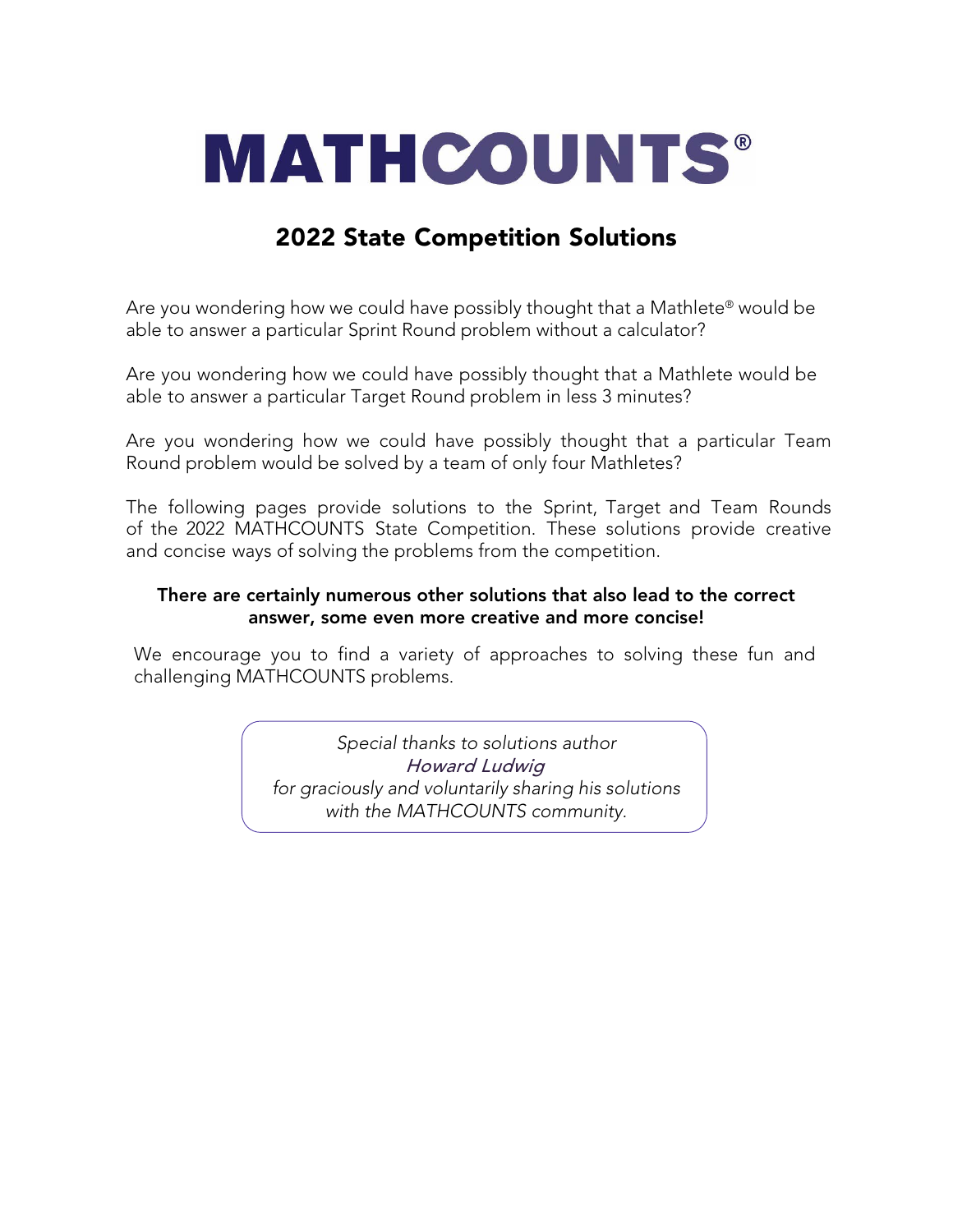# **Sprint 1**

Slope =  $m = \frac{\Delta y}{\Delta x} = \frac{12 - 4}{5 - 3} = \frac{8}{2} = 4$ .

# **Sprint 2**

The high temperatures in degrees Fahrenheit on the five days were 10, 6, −3, −4, and 0. The mean high temperature, then, is  $\frac{(10+6-3-4+0)}{5} = \frac{9}{5} = 1.8$  °F.

# **Sprint 3**

We want an answer in square yards, but the data are given in feet. The number of feet for each dimension is easily divided by 3. We'll convert the data to yards and multiply, instead of multiplying feet with bigger numbers and then converting square feet to square yards. Since 33 ft = 33  $\frac{4}{3} \times \frac{1 \text{ yd}}{3 \text{ ft}} = 11 \text{ yd}$  and 27 ft =  $27 \text{ \#} \times \frac{1 \text{ yd}}{3 \text{ \#}} = 9 \text{ yd}$ , the screen has area  $11 \times 9 = 99 \text{ yd}^2$ .

# **Sprint 4**

The terms of the sequence are as follows:  $a_1 = 11$ ;  $a_2 = 2$ ;  $a_3 = 11 + 2 = 13$ ;  $a_4 = 13 + 4 = 17$ ;  $a_5 =$  $17 + 6 = 23$ ;  $a_6 = 23 + 8 = 31$ ;  $a_7 = 31 + 10 = 41$ ;  $a_8 = 41 + 12 = 53$ ;  $a_9 = 53 + 14 = 67$ ;  $a_{10} = 67 +$  $16 = 83$ ;  $a_{11} = 83 + 18 = 101$ ;  $a_{12} = 101 + 20 = 121 = 11^2$ —finally a non-prime value.

# **Sprint 5**

We need the least positive value of 12k that is a perfect cube, such that k is an integer. Because  $12 = 2^2 \times 3^1$ , k is of the form  $2^m \times 3^n$  for some nonnegative integers m and n, so  $12k = 2^2 \times 3^1 \times 2^m \times 3^n = 2^{m+2} \times 3^{n+1}$ . To be a perfect cube, each exponent must be divisible by 3; the least such exponents are  $m + 2 = 3$ ,  $n + 1 =$ 3. Therefore, we have  $m = 1$  and  $n = 2$ . So, the desired value is  $2^3 \times 3^3 = 8 \times 27 = 216$ .

# **Sprint 6**

The first palindrome is at 25952. Any 5-digit palindrome starting with 25 must end in 52 and we can have an arbitrary digit in the middle, but getting the next palindrome in the 25 thousands would require the next digit after 9 for the middle digit, but there is no such digit. Thus, we must go to the 26 thousands, and the palindrome must end in 62; the least middle digit is 0. The next palindrome after 25952 is 26062, with a separation of 110. Therefore, the travel is 110 miles in 2.5 hours, for an average speed of  $\frac{110 \text{ mi}}{2.5 \text{ h}}$  = 44 mi/h.

# **Sprint 7**

Based on the rule given, we have  $(1 \bullet 2) \bullet 3 = \frac{1 \times 2}{1+2} \bullet 3 = \frac{2}{3} \bullet 3 =$ 2  $\frac{1}{3}$   $\times$  3 2  $\frac{\frac{3}{3}}{\frac{2}{3}+3} = \frac{2}{11/3} = \frac{6}{11}.$ 

# **Sprint 8**

Let g be the initial weight of the grape, of which 80 %, for 0.8g, is water, so 0.2g is not water. The grape loses half of its total weight, for  $0.5g$ , which is all water. Thus, the amount of water remaining in the grape is  $0.8g - 0.5g = 0.3g$ ; the amount of non-water in the grape remains unchanged at 0.2g. The portion of the dried grape that is water is  $\frac{0.3g}{0.5g} \times 100\% = 60\%.$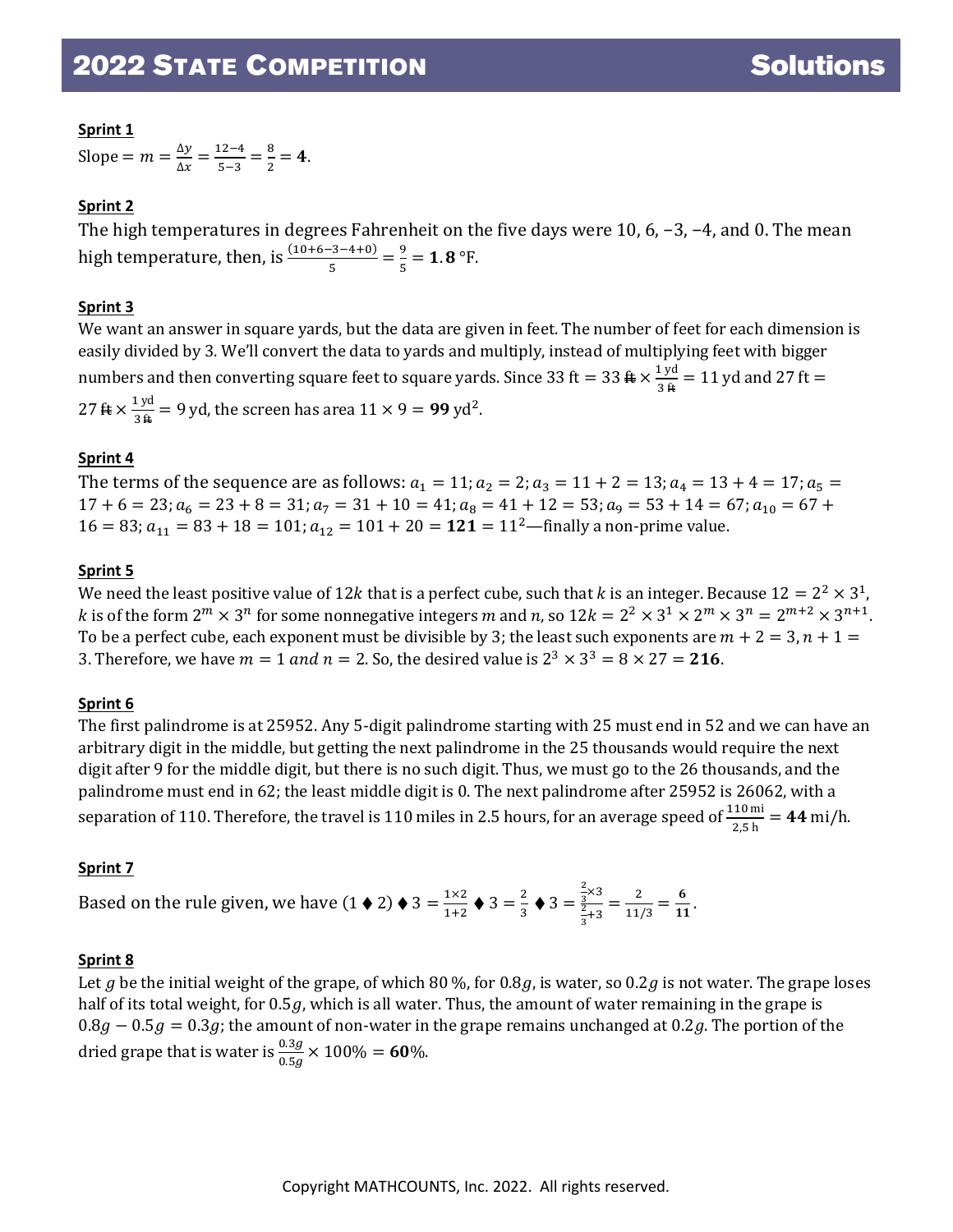B

# **Sprint 9**

From the information given, we have  $a = 5b$ , so  $15 = a + b = 5b + b = 6b$ , making  $b = \frac{15}{6} = \frac{5}{2}$ . Therefore,  $ab = 5b^2 = 5 \times \frac{25}{4} = \frac{125}{4}$ .

### **Sprint 10**

The ordered pairs whose components are prime numbers with sum of 60 are: (7, 53), (13, 47), (17, 43), (19, 41), (23, 37), (29, 31). We see 6 ordered pairs, but we must also account for the reverse of each of these ordered pairs. Therefore, there are 6 × 2 = **12** ordered pairs.

### **Sprint 11**

The slope of this function  $y = f(x)$  is  $\frac{f(10) - f(0)}{10 - 0} = 2(10 + 0) = 20$ . Therefore,  $f(10) - f(0) = 10 \times 20 = 200$ .

### **Sprint 12**

The surface area of the solid is the sum of the surface areas of the three cubes minus twice the overlap area among adjacent cubes. [The "twice" is due to one face on each of two adjacent cubes being obscured.] The surface area of a cube of edge length *s* is 6s<sup>2</sup>, so for the three cubes totals  $6(1^2 + 2^2 + 3^2) = 6 \times 14 =$ 84 cm2. With each pair of adjacent cubes, the loss of surface area is twice the area of a face of the smaller cube, thus totaling  $2(1^2 + 2^2) = 2 \times 5 = 10$  cm<sup>2</sup>. The net surface area of the solid is, therefore,  $84 - 10 =$  $74 \text{ cm}^2$ .

#### **Sprint 13**

When the operands of the two absolute values are either both nonnegative [occurring if and only if  $x \geq 2$ ] or both negative [occurring if and only if  $x < \frac{1}{2}$ ], the stated equation is equivalent to  $2x - 1 = x - 2$ , with 2 unique solution  $x=-1$  satisfying the constraint. When one operand is nonnegative and the other is negative  $\overline{\phantom{a}}$ [occurring if and only if  $\frac{1}{2} \le x < 2$ ], the stated equation is equivalent to  $2x - 1 = -(x - 2)$ , thus  $3x = 3$  with unique solution  $x = 1$  satisfying the constraint. Therefore, the sum of the solutions is  $-1 + 1 = 0$ .

#### **Sprint 14**

Let's express the weights as decimal numbers rather than percentages: 20% = 0.20 to be applied to the lowest pre-final exam score, which is  $65\%$ ;  $25\% = 0.25$  to be applied to the other pre-final exam scores,  $80\%$ and 92%. The sum of the weights must be  $100\% = 1.00$ , so the final exam must have a weight of 1.00 –  $(0.20 + 0.25 + 0.25) = 0.30$ . We are to assume the maximum possible score of 100% for the final exam. The weighted average is  $0.20 \times 65 + 0.25 \times 80 + 0.25 \times 92 + 0.30 \times 100 = 13 + 20 + 23 + 30 = 86\%$ .

#### **Sprint 15**

The problem explicitly states that the polygon is convex, which is unusual. After plotting the four points, we see that the only one way to join these points with segments and create a convex polygon is in the following order A(1, 0), B(2, 0), C(1, 5), D( $-2$ , 4). We observe that diagonal AC of convex quadrilateral ABCD is a vertical line segment, lying on  $x = 1$ . This diagonal splits ABCD into triangles ABC and ACD with a common base AC of length 5 − 0 = 5. Triangle ABC with height 2 − 1 = 1 has area  $\frac{1}{2} \times$  5  $\times$  1 =  $\frac{5}{2}$ . Triangle ACD 2 2 with height 1 – (–2) = 3 has area $\frac{1}{2}$  $\frac{1}{2} \times 3 \times 5 = \frac{15}{2}$ . Therefore, the area of ABCD is  $\frac{5}{2} + \frac{15}{2}$  $\frac{15}{2} = \frac{20}{2}$  $\frac{12}{2}$  = 10 units<sup>2</sup>.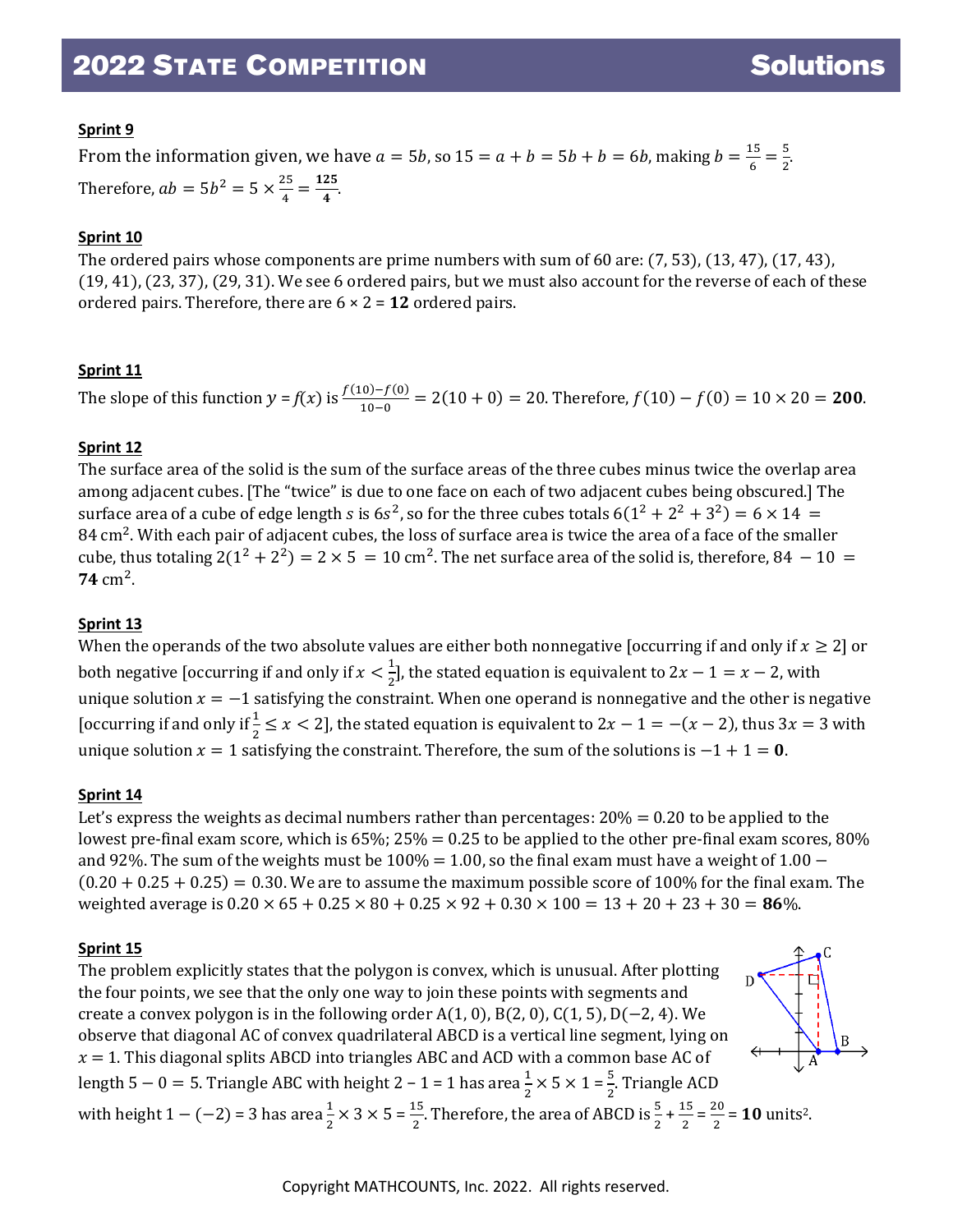### **Sprint 16**

We are told that  $xy^2 = 6$  and  $x^2y^6 = 72$ . Cubing the first equation gives us  $x^3y^6 = 216$ . Dividing this new equation by  $x^2y^6 = 72$ , we get  $\frac{x^3y^6}{x^2y^6} = \frac{216}{72}$ . So,  $x = 3$ . Now, substituting into the original equation, we get  $3y^2 = 6$ . So,  $y^2 = 2$  and  $y = \sqrt{2}$ . Therefore,  $xy = 3\sqrt{2}$ .

### **Sprint 17**

Squaring both sides of  $\sqrt{7-\sqrt{2+\sqrt{n}}}=2$ , we get  $7-\sqrt{2+\sqrt{n}}=4$ , and  $\sqrt{2+\sqrt{n}}=3$ . Squaring both sides yields  $2 + \sqrt{n} = 9$ , so  $\sqrt{n} = 7$ . Square both sides one last time to obtain  $n = 49$ . Because we have squared both sides three times, we have had plenty of opportunities to generate extraneous roots, so it would be a good idea to check that 49 really works:  $\sqrt{7-\sqrt{2+\sqrt{49}}} = \sqrt{7-\sqrt{2+7}} = \sqrt{7-\sqrt{9}} = \sqrt{7-3} = \sqrt{4} = 2$ , so, indeed **49** works.

#### **Sprint 18**

The numbers 2, 5, and 7 are pairwise relatively prime and are divisors of 280, making the conditions independent of one another. Thus, we can say  $\frac{1}{2}$  of the values in 1 ... 280 are divisible by 2, so the other  $\frac{1}{2}$  are not;  $\frac{1}{5}$  are divisible by 5, so the other  $\frac{4}{5}$  are not;  $\frac{1}{7}$  are divisible by 7, so the other  $\frac{6}{7}$  are not. Because of independence, we can multiply the three "are not" quantities to see that we are talking about  $\frac{1}{2} \times \frac{4}{5}$  $\frac{4}{5} \times \frac{6}{7} = \frac{12}{35}$ of the 280 values. So,  $\frac{12}{35} \times 280 = 12 \times 8 = 96$  integers in that range are not divisible by any of 2, 5, or 7.

#### **Sprint 19**

The area enclosed by a semicircle of radius r is given by  $\pi r^2/2$ . Here the diameter is given as 20, so the radius is half that, or 10, and the enclosed area is  $100π/2 = 50π$ . One side of the triangle is a diameter of the semicircle, so it is a right triangle. With one leg being 12 and hypotenuse being 20, we must have a 3-4-5 triangle with scale factor 4. So, the second leg has length 16. The area enclosed by a right triangle is half the product of the legs, which here is  $\frac{1}{2} \times 12 \times 16 = 96$ . So, the shaded area is 50π – 96. Therefore,  $a = 50$  and  $b = 96$ , and  $a + b = 50 + 96 = 146$ .

#### **Sprint 20**

We have  $n = (10^{2020} - 10^{2019}) + (10^{2018} - 10^{2017}) + \cdots + (10^2 - 10^1) = 9 \times 10^{2019} + 9 \times 10^{2017} + \cdots$  $9 \times 10^1$ , which shows that we have a 2020 digit number whose digit in the  $10^n$  place is 9 when *n* is odd (which is 1010 times) and 0 when  $n$  is even (which is 1010 times). Therefore, the sum of the digits is  $1010 \times 9 + 1010 \times 0 = 9090.$ 

#### **Sprint 21**

The only way to falsify this claim by the renowned Welsh mathematician-philosopher Bertrand Russell is to find one example of a violation of the conditional statement. The only occasion for which the conditional statement "If p, then q" [in symbols  $p \Rightarrow q$ ] is violated is when p is true but q is false. Thus, our founder of set theory, German mathematician Georg Cantor, needs to turn over every card showing an even number to make sure a circle is on the other side (if it is not for any card, then Bertrand lies) as well as every card showing a shape other than circle to make sure an odd number is on the other side (if it is not for any card, then Bertrand lies). There are 4 cards with an even number showing and 3 cards with a non-circular shape, thus,  $4 + 3 = 7$  cards to check.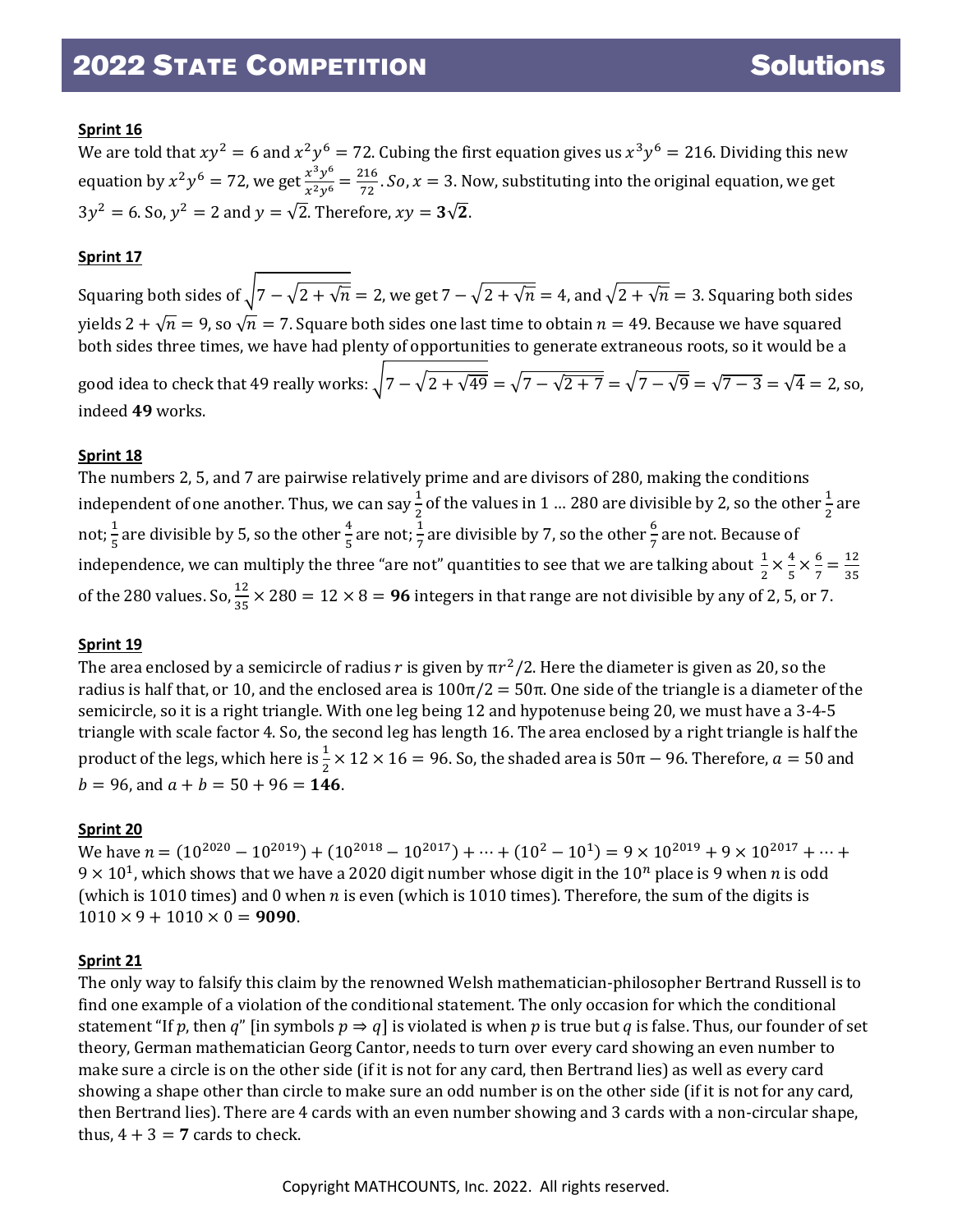### **Sprint 22**

There is only one right triangle with hypotenuse 10 cm and a leg of 6 cm or 8 cm, namely a 3-4-5 triangle with scale factor 2 cm. Thus, the four triangular bases among the two prisms are congruent, so all variation in the volume of the two prisms is due solely to differences in height. That means  $\frac{x-2}{x} = 75\% = \frac{3}{4}$ , so  $3x =$  $4x - 8$ , so  $x = 8$  cm.

### **Sprint 23**

 $11! = 11 \times (2 \times 5) \times 3^2 \times 2^3 \times 7 \times (2 \times 3) \times 5 \times 2^2 \times 3 \times 2 = 2^8 \times 3^4 \times 5^2 \times 7^1 \times 11^1$ , which has  $(8 + 1)(4 + 1)(2 + 1)(1 + 1)(1 + 1) = 9 \times 5 \times 3 \times 2 \times 2 = 27 \times 20 = 540$  divisors. The only prime divisors are 2, 3, 5, 7, and 11—thus, 5 of them. Therefore, the probability of a randomly chosen divisor of 11! being prime is  $\frac{5}{540} = \frac{1}{108}$ .

#### **Sprint 24**

Thomas can choose any 4 out of 12 players, which is  $_{12}C_4$  (read "12 choose 4") distinct possibilities for a team. Carrie can choose any 4 out of the remaining 8 players, which is  ${}_{8}C_{4}$  distinct possibilities for a team. Lenny has only 1 choice for his team, whichever 4 have not yet been chosen. Combining all this yields 12×11×10×9  $\frac{\cancel{\text{41} \times 10 \times 9}}{4 \times 3 \times 2} \times \frac{\cancel{\text{8} \times 7 \times 6 \times 5}}{4 \times 3 \times 2} = 99 \times 35 \times 10 = (3500 - 35) \times 10 = 34,650$  ways.

#### **Sprint 25**

Since  $45 = 3^2 \times 5$ , we need to find how many factors of 3 are in 80! and divide by 2 to count the factors of 9, along with how many factors of 5 are in 80! The lesser of the two counts is the desired result. Count of 3s as factors:  $\left[\frac{80}{3}\right] = 26; \left[\frac{26}{3}\right] = 8; \left[\frac{8}{3}\right]$  $\frac{1}{3}$  = 2, so 26 + 8 + 2 = 36 factors of 3, thus 18 factors of 9. Count of 5s as factors:  $\left[\frac{80}{5}\right] = 16$ ;  $\left[\frac{16}{5}\right] = 3$ , so 16 + 3 = 19 factors of 5. [The notation  $\lfloor x \rfloor$  means the floor of the real number x, which is the greatest integer less than or equal to x, so  $\frac{x}{n}$  $\frac{1}{n}$  gives how many multiples of  $n$  are in the range 1 … .] The lesser value of 18 and 19 is **18**.

#### **Sprint 26**

Simplifying the expression on the left-hand side of the equation yields  $(7^2 + 24^2)^4 \times (5^2 + 10^2)^5 \times$  $(75^2 + 100^2)^6 = (25^2)^4 \times 125^5 \times (125^2)^6 = 5^{2 \times 2 \times 4} \times 5^{3 \times 5} \times 5^{6 \times 6} = 5^{16 + 15 + 36} = 5^{67}$ . So,  $n = 67$ .

#### **Sprint 27**

Factoring the quadratic expression, we get  $m^2 + 14m - 32 = (m + 16)(m - 2) = 3^n$ . So, each of the two factors must be a power of 3. The only powers of 3 that differ by 18 are  $9 = 3^2$  and  $27 = 3^3$ . Therefore,  $m =$ 11,  $n = 2 + 3 = 5$ , and  $m + n = 11 + 5 = 16$ .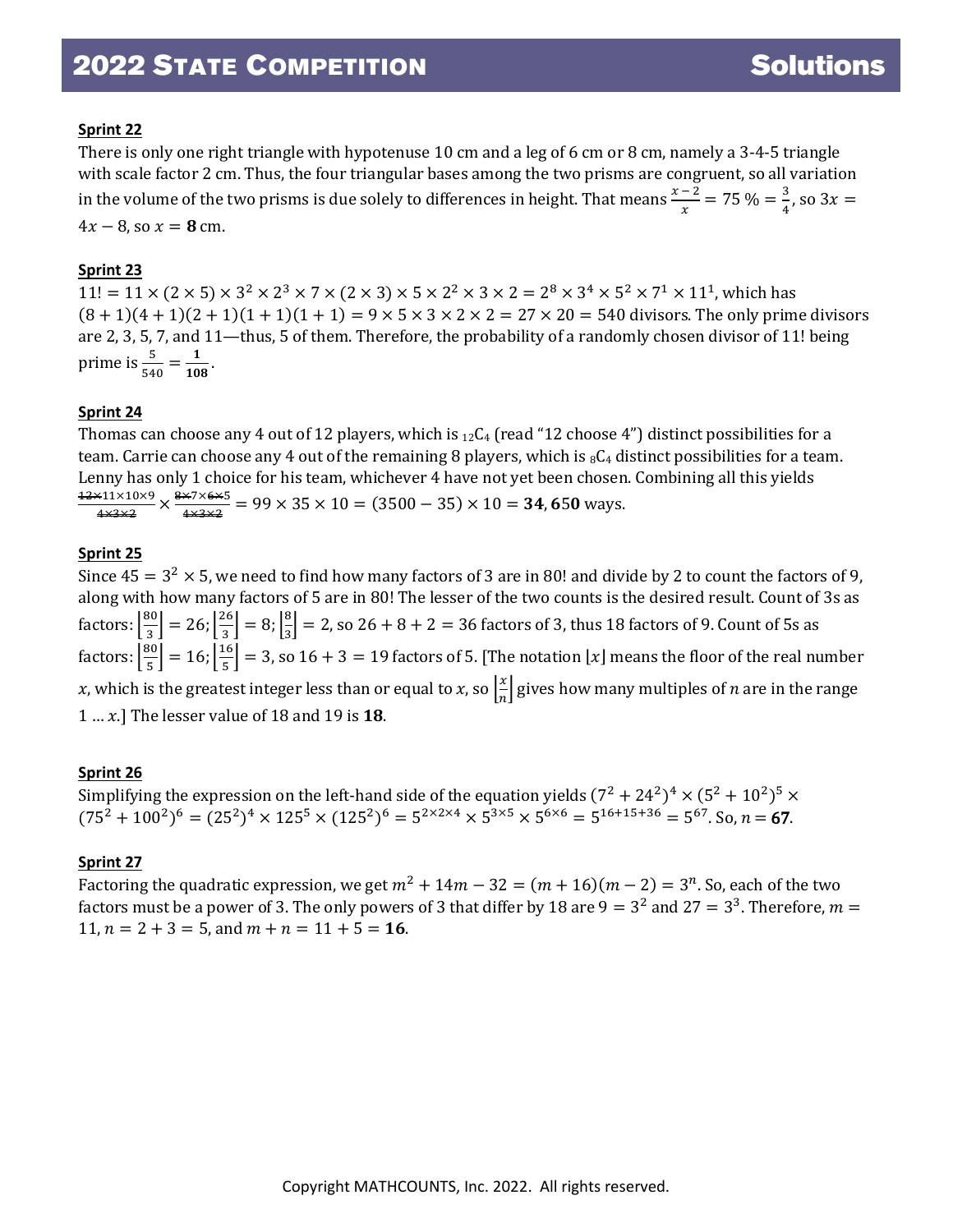### **Sprint 28**

The sum of the roots of the polynomial  $p(x) = ax^2 + bx + c$  must be  $-b/a$ . We can easily add  $-0.19098301 - 1.30901699 = -1.5$ , so  $\frac{b}{a} = -(-1.5) = 1.5 = \frac{3}{2}$ . Thus, 2b = 3a, so a must be even and b must be divisible by 3. This means  $b$  must be 3, 6, or 9, so  $a$  must be 2, 4, or 6, respectively. The product of the roots of  $p(x)$  must be  $c/a$ . This one is a bit harder without a calculator. Let's turn up the brain power, as we are not going to multiply those messy values with pencil and paper. The negative signs will cancel each other in the product, so we can ignore the signs in analyzing the product. Now, 0.19 < 0.1909… < 0.2 and 1.3 < 1.3090... < 1.31, so the product must satisfy  $0.247 = 0.19 \times 1.3 < \frac{c}{a} < 0.2 \times 1.31 = 0.262$ . The only fraction in that range whose numerator and denominator are 1-digit integers is  $\frac{1}{4}$ . [The next closest values are  $\frac{2}{9}$  on the low side and  $\frac{2}{7}$  on the high side, both out of bounds.] Thus,  $a = 4c$ , so a must be 4 or 8. Only  $a = 4$ satisfies both the *b* and the *c* requirements. Therefore,  $a = 4$ ,  $b = 6$ ,  $c = 1$ , and  $p(x) = 4x^2 + 6x + 1$ . Thus,  $p(10) = 4 \times 10^2 + 6 \times 10 + 1 = 461.$ 

### **Sprint 29**

The expression  $\frac{11^{20}+9^{20}}{11^{20}-9^{20}}$  can be rewritten as  $1+\frac{2\times9^{20}}{11^{20}-9^{20}}=1+\frac{2}{(11/9)^{20}-1^{20}}$ . We want the hundredths digit of this expression. The "1" term does not affect the fractional part, so we'll disregard it. To find the hundredths digit of x, find the ones digit of 100x. Thus, we want the ones digit of  $\frac{200}{(11/9)^{20}-1}$  (not rounded). We estimate  $\left(\frac{11}{9}\right)$  $20 = \left(\frac{11}{9}\right)^2$ 2  $\big)$ 10  $=\left(\frac{121}{81}\right)^{10} \approx \left(\frac{3}{2}\right)^{10}$ 10 . And  $\left(\frac{3}{2}\right)$  $\frac{1}{2}$  $10\begin{pmatrix} 3 \ 2 \end{pmatrix}$ 4  $\big)$ 2  $\left(\frac{3}{2}\right)$  $\frac{1}{2}$ 2  $=\binom{81}{16}$ 2  $\times\frac{9}{4} \approx 5^2 \times \frac{9}{4}$ . Finally,  $5^2 \times \frac{9}{4} =$  $\frac{225}{4}$  = 56.25. (The actual value is 55.335.) Now, divide by hand  $\frac{200}{56.25-1}$  =  $\frac{800}{221}$  = 3.6.... Therefore, the desired digit is **3**. (Note: The 56.25 that is about 1.6 % too high means that the result of dividing by approximately that value is about 1.6 % too low. An approximation error of less than 2 % too low, means the true answer is less than 0.074 higher, meaning the ones digit must, indeed, be 3, with room to spare.)

#### **Sprint 30**

Since we are looking for an integer value, each of the prime numbers 2, 3, and 5 occur as factors an even number of times (8, 4, and 2, respectively), so it is conceivable for each of 2, 3, and 5 to split with half of the factors in the numerator canceling half in the denominator. The prime number 7 occurs only once in the expression, so 7 must end up in the numerator of the overall simple fraction. It looks like the best we can possibly do is 7. So, if we can find an arrangement of parentheses yielding a value of 7, then we are done. In terms of a simple common fraction, 1 must go on top and 2 on the bottom regardless of parentheses; 7 must be on top for an integer result. Try 8 on the bottom with the 2; all others with factors of 2 (4, 6, 10) must go on top; 6 on top forces 3 on top and 9 on bottom; 10 on top forces 5 on the bottom. So, we have the

expression 
$$
((1 + ((2 + 3) + 4)) + ((5 + 6) + 7)) + 8) + (9 + 10)
$$
, which equals 7.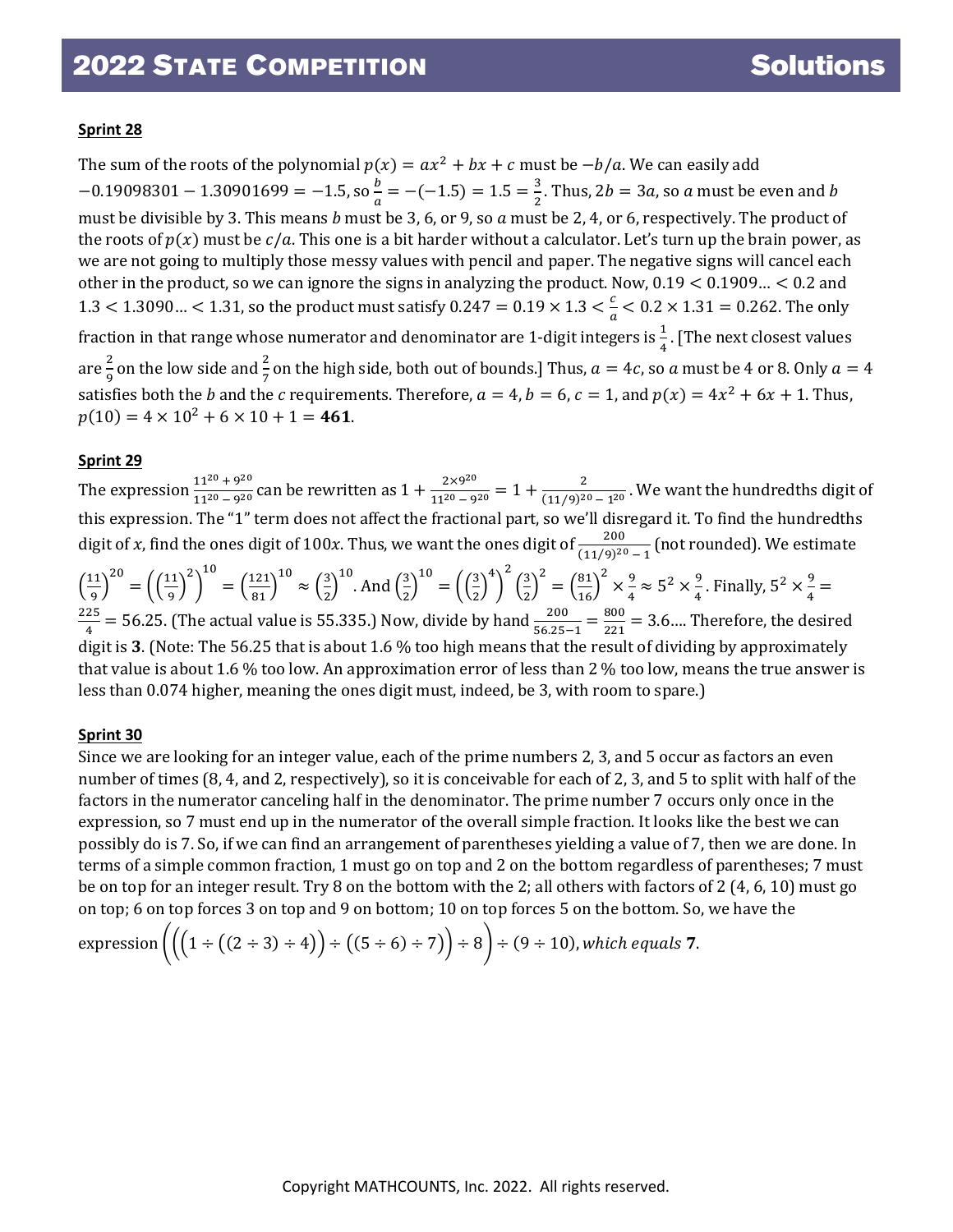# **Target 1**

The first card with F is #4 (DEFG). Then F appears on every card until we pass F and start with G, thus cards starting with D, E, or F for **3** cards.

# **Target 2**

The area of quadrilateral ECBF is the area of square ABCD minus the combined areas of triangles ADE and BFA. Square ABCD has side length 2 cm and area  $2^2 = 4$  cm<sup>2</sup>. Triangle ADE is a right triangle with legs of lengths AD = 2 cm and DE =  $\frac{1}{2}$  × DC =  $\frac{1}{2}$  × 2 = 1 cm and area  $\frac{1}{2}$  × 2 × 1 = 1 cm<sup>2</sup>. Angle DEA and angle BAE are 2 2 2 alternate interior angles and, therefore, equal in measure. Furthermore, since  $\mathtt{ABLAD}$  and  $\mathtt{BFLAE}$ , it follows that triangles BFA and ADE are similar. Since AE =  $\sqrt{(1^2 + 2^2)} = \sqrt{5}$ , the ratio of corresponding sides of triangles BFA and ADE is 2 to  $\sqrt{5}$ , meaning the ratio of their areas is 4 to 5. The enclosed area of triangle BFA, then, is  $\frac{4}{5}$  the area of triangle ADE, or  $\frac{4}{5}(1) = 0.8$  cm<sup>2</sup>. Therefore, the area of ECBF is  $4 - 1 - 0.8 = 2.2$  cm<sup>2</sup>.

# **Target 3**

Because the total percentage of families is 100%, the childless families must account for  $x = 100 - 20 18 - 10 - 6 = 46\% = 0.46$ . The number of families with no children, then, is  $0.46 \times 10,250 = 4715$  families.

# **Target 4**

The curves  $y = x^2 - x$  and  $y = 3x + a$  intersect where the two are equal,  $x^2 + x = 3x + a$ , thus when  $x^2 - 2x - a = 0$ . The quadratic formula indicates solutions  $x = 1 \pm \sqrt{1 + a}$ . The horizontal separation of the two points of intersection with coordinates  $(1 - \sqrt{1 + a}, y_1)$  and  $(1 + \sqrt{1 + a}, y_2)$  is the positive difference of these two solutions, thus  $(1 + \sqrt{1+a}) - (1 - \sqrt{1+a}) = 2\sqrt{1+a}$ . Because the slope of the line is 3, the vertical separation of the two intersections is 3 times the horizontal separation. So,  $y_2 - y_1 = 6\sqrt{1 + a}$ . By the Pythagorean theorem, the distance between the two points of intersection is  $\sqrt{\left(2\sqrt{1+a}\right)^2+\left(6\sqrt{1+a}\right)^2}$  $=\sqrt{4 + 4a + 36 + 36a} = \sqrt{40 + 40a} = 2\sqrt{10(1 + a)}$ , which we are told is  $3\sqrt{30}$ . So,  $2\sqrt{10(1 + a)} = 3\sqrt{30}$ . Solving for *a*, we have  $40(1 + a) = 270$ , so  $1 + a = \frac{27}{4}$ , and  $a = \frac{23}{4}$ . Because of our squaring, we should check that our solution is not extraneous:  $2\sqrt{10\left(1+\frac{23}{4}\right)}=2\sqrt{10\left(\frac{27}{4}\right)}=\sqrt{270}=3\sqrt{30}$ , so the solution is  $\frac{23}{4}$ .

# **Target 5**

We can multiply to get 200  $\frac{1}{3}$  We can multiply to get 200  $\frac{9.9 \text{ H}\cdot}{1 \text{ shp}} \times \frac{10.5 \text{ m}}{1 \text{ H}\cdot}$  $\frac{1.5 \text{ m}}{1 \text{ lb}} \times \frac{1760 \text{ yd}}{1 \text{ mi}}$  $\frac{760 \text{ yd}}{1 \text{ mi}} \times \frac{1 \text{ skin}}{175 \text{ yd}} = 218048.91...$  skn, which rounded to the nearest 1000 skeins is **218,000** skeins.

# **Target 6**

Let's label the sets  $U = \{1, 2, 3, 4, 5, 6, 7, 8, 9, 10, 11, 12\}$  as our universe,  $E = \{2, 4, 6, 8, 10, 12\}$ ,  $T = \{3, 6, 9, 12\}, P = \{2, 3, 5, 7, 11\}, \text{ and } S \text{ as any arbitrary subset of } U \text{ under consideration. For each of the$ sets  $E$ ,  $T$ , and  $P$ , at least one of 2 and 3 is an element, so let's split  $S$  into 4 cases:

(1)  $2 \in S$ ,  $3 \in S$ : There is a non-empty overlap with each of the three sets, regardless of whether the other 10 elements of *U* are in or out of *S*, so  $2^{10} = 1024$  options.

(2)  $2 \in S$ ,  $3 \notin S$ : We need at least one of 6, 9, and 12 in S to have non-empty overlap with T; each of the remaining 7 elements of *U* can be in or out of *S*, so  $(2^3 - 1)2^7 = 896$  options.

(3)  $2 \notin S$ ,  $3 \in S$ : We need at least one of 4, 6, 8, 10, and 12 in *S* to have non-empty overlap with *E*; each of the remaining 5 elements of *U* can be in or out of *S*, so  $(2^5 – 1)2^5 = 992$  options.

(4)  $2 \notin S$ ,  $3 \notin S$ : We need at least one of 5, 7, and 11 to have non-empty overlap with P; we need at least one

Copyright MATHCOUNTS, Inc. 2022. All rights reserved.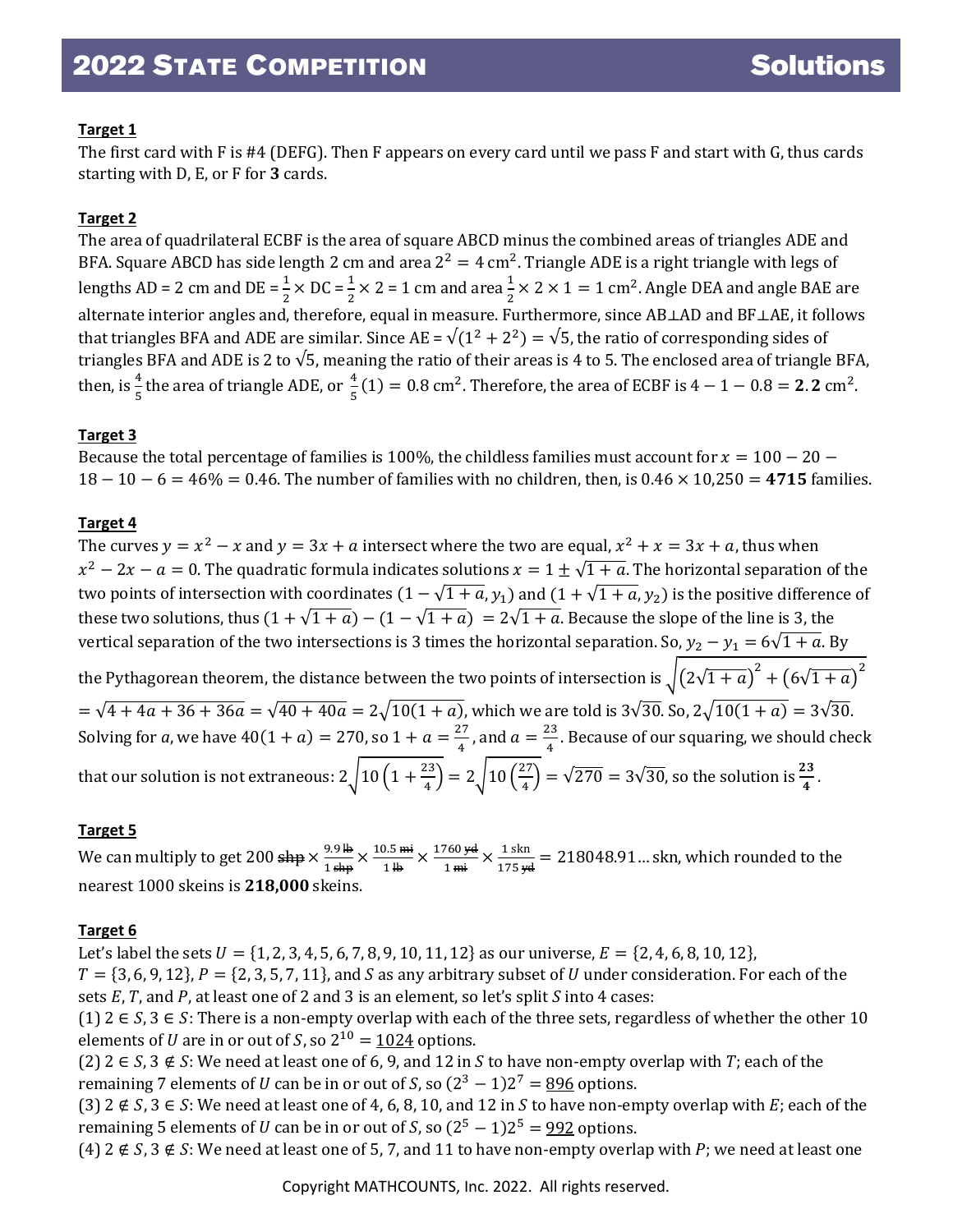of 6, 9, and 12 to have non-empty overlap with  $T$ , but there is an issue of dependence with  $E$  because 6 and 12 are in  $E$  but 9 is not, so we need to split into 2 subcases:

(4a) 6  $\in$  *S* or 12  $\in$  *S*: This takes care also of non-empty overlap with *E*, so the remaining 5 elements of *U* (1, 4, 8, 9, 10) can be in or out of *S*, so  $(2^3 - 1)(2^2 - 1)2^5 = 672$  options.

(4b) 6  $\notin$  *S* and 12  $\notin$  *S*: Then 9  $\in$  *S*, and at least one of 2, 4, and 8 must be in *S* to have non-empty overlap with *E*. The element 1 can be in or out of *S*, so  $(2^3 - 1)(2^3 - 1)2^1 = 98$  options. Adding up all the options yields  $1024 + 896 + 992 + 672 + 98 = 3682$  subsets.

#### **Target 7**

Ashley and Bernard mismatched answers on #1 and #3, so one got #1 correct and the other was incorrect, and similarly for #3. Because Ashley and Bernard each missed one, one of them must have missed #1 and the other missed #3, both with correct answers on all the other questions. We see that Clive matched their answers on #5 and #6, but not on #2, #4, #7, and #8, so Clive got 2 of those 6 correct. Clive matched Bernard on #1 and #3, one of which was correct, so Clive likewise got 1 of those 2 correct, for a total of **3** questions correct.

### **Target 8**

The constant term of a quadratic equation equals the product of the two roots and the leading [quadratic] coefficient. Let the roots of the quadratic equation  $x^2 + ax + b = 0$  be  $r_1$  and  $r_2$ , which we are told are distinct integers. Thus,  $p(x) = x^2 + ax + b = (x - r_1)(x - r_2)$ , so that  $b = r_1 r_2$ . Because all three coefficients of the equation are stated to be positive, that means both roots are negative. Thus, our factored equation involves subtracting negative numbers, which can get somewhat awkward, so define  $R_1 = -r_1$  and  $R_2 = -r_2$ , with consequence that  $b = r_1 r_2 = (-R_1)(-R_2) = R_1 R_2$ , which is what we are to minimize. We are given also that  $p(60) = (60 + R_1)(60 + R_2)$  is a perfect square. Since  $R_1$  and  $R_2$  are distinct positive integers, we can choose without loss of generality that  $1 \leq R_1 < R_2$ .

 $R_1 = 1$ ; 61(60 +  $R_2$ ) is perfect square, so  $R_2 \ge 4 \times 61 - 60 = 184$  and  $R_1 R_2 = 184$ . Best so far.  $R_1 = 2$ ; 62(60 +  $R_2$ ) is perfect square, so  $R_2 \ge 4 \times 62 - 60 = 188$  and  $R_1 R_2$  is worse.  $R_1 = 3$ ; 63(60 +  $R_2$ ) is perfect square, so  $R_2 \ge 16 \times 7 - 60 = 52$  and  $R_1 R_2 = 156$ . Best so far.  $R_1 = 4$ ; 64(60 +  $R_2$ ) is perfect square, so  $R_2 \ge 1 \times 81 - 60 = 21$  and  $R_1 R_2 = 84$ . Best so far.  $R_1 = 5$ ; 65(60 +  $R_2$ ) is perfect square, so  $R_2 \ge 4 \times 65 - 60 = 200$  and  $R_1 R_2$  is worse.  $R_1 = 6$ ; 66(60 +  $R_2$ ) is perfect square, so  $R_2 \ge 4 \times 66 - 60 = 204$  and  $R_1 R_2$  is worse.  $R_1 = 7$ ; 67(60 +  $R_2$ ) is perfect square, so  $R_2 \ge 4 \times 67 - 60 = 208$  and  $R_1 R_2$  is worse.  $R_1 = 8$ ; 68(60 +  $R_2$ ) is perfect square, so  $R_2 \ge 9 \times 17 - 60 = 93$  and  $R_1 R_2$  is worse.  $R_1 \ge 9$  means  $R_2 \ge 10$ , so  $R_1 R_2 \ge 90$  is worse. Therefore, the least possible value for *b* is 84.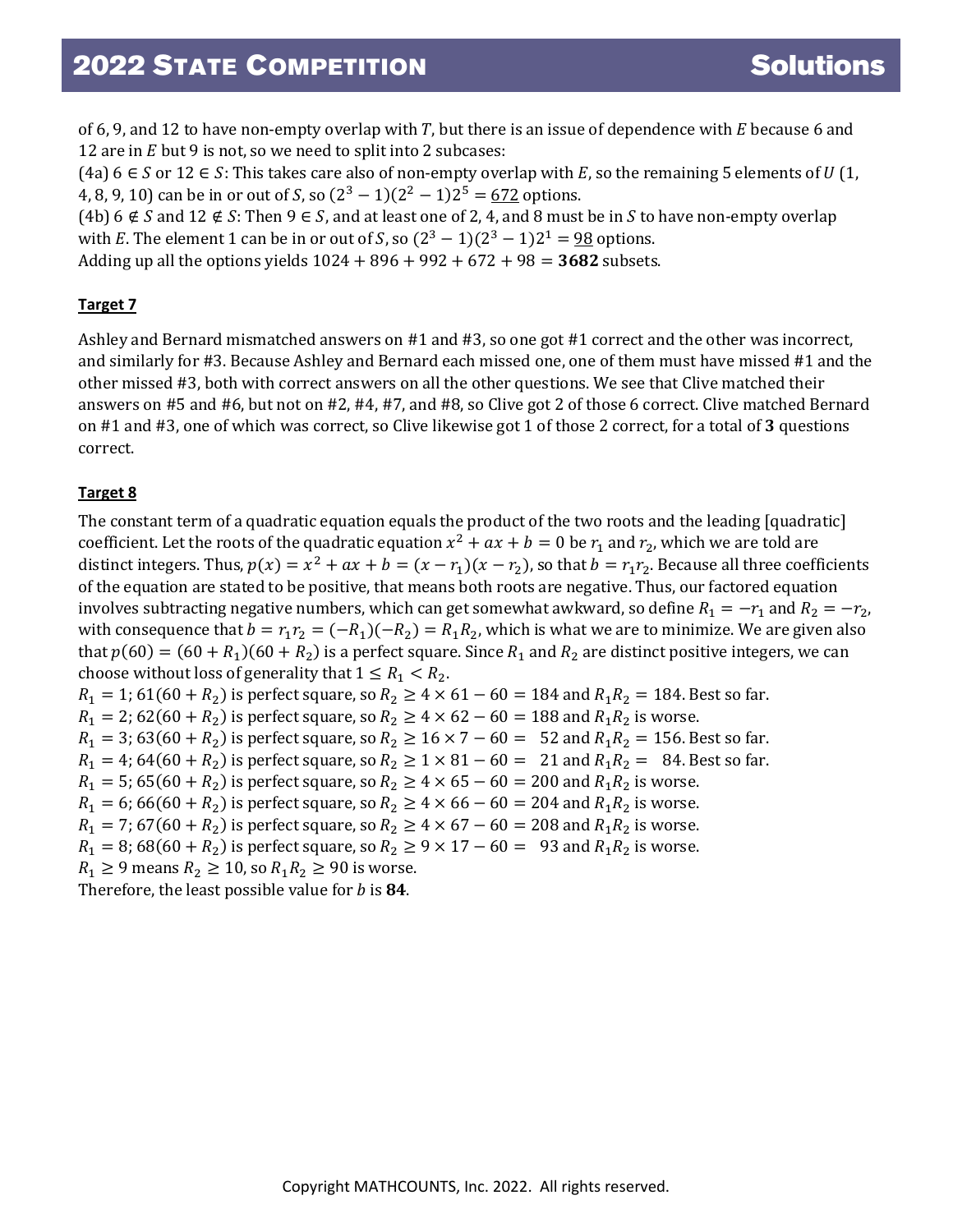### **Team 1**

We can convert the times from the 12-hour clock to the 24-hour clock for easier computation:

9:33 a.m.→09:33; 5:20 p.m.→17:20; 12:18 p.m.→12:18; 12:41 p.m.→12:41. The break lasted 12:41 – 12.18 = 0:23, thus 23 minutes. If we delay the start time from 09:33 by 0:23 to 09:56 and take away the 23-minute break, we have the same total working time. Now, 09:56 is 4 minutes before 10:00, which in turn is 7:20 before 17:20. Therefore, the total working time is 4 mintes more than 7 hours 20 minutes, for a total of  $7\frac{24}{60}$ 

7.4 hours, so the total pay was  $7.4 \frac{h}{h} \times \frac{$15}{h} = $111$  or \$111.00.

# **Team 2**

The most straightforward way to end the game as quickly as possible is to have tokens completely taken away from players, which is achieved with a roll of 1 and a token going to the middle, not to another player. If the roll is 1 on each of the first 6 turns, then each player is down to 1 token. Then, if the seventh roll is 1, the first player has none left, while the other two players still have 1 token left. Then, if the eighth roll is 1, the first two players have none left, and only the third player has any remaining tokens, thus ending the game. Therefore, the minimum number of turns is **8** turns.

### **Team 3**

There are 2 games with 3 goals. There are 8 games with at least 2 goals, so  $8 - 2 = 6$  games with exactly 2 goals. There are 24 games with at least 1 goal, so 24  $-$  8  $=$  16 games with exactly 1 goal. There are 50  $-$ 24 = 26 games with 0 goals. Therefore, the average is  $\frac{2 \times 3 + 6 \times 2 + 16 \times 1 + 26 \times 0}{50} = \frac{6 + 12 + 16 + 0}{50} = \frac{34}{50} = 0.68$  goals per game.

#### **Team 4**

The least common multiple of 6 and 4 is 12, so the two counts overlap every multiple of 12. Between 2000 and 3000 inclusive, the first number they both say aloud is 2004 and the last is 3000. Between 2004 and 3000 there are (3000 − 2004)/12 = 996/12 = 83 multiples of 12. But this does not count 3000. So, there are 83 + 1 = **84** numbers said by them both.

# **Team 5**

A regular octahedron has 6 vertices, each of which is the intersection of 4 edges. For the ending vertex being the same as the starting vertex, the distance is 0, which is not greater than 1. There are 4 adjacent vertices for a distance of 1, which, again is not greater than 1. There is 1 vertex opposite the starting vertex for a distance  $\sqrt{2}$ , which is greater than 1. Thus, we need the probability of being at the opposite vertex at the end of three moves. The only type of path that will be on the opposite vertex at the end of three moves has a first move to any of the 4 vertices adjacent to A (probability 1), a second move to either of the 2 adjacent vertices that also are adjacent to A out of the 3 adjacent vertices (probability 2/3), a third move to the bottom vertex, which is 1 of 3 possible vertices to move to (probability 1/3). The overall probability is the product of these three single-move probabilities:  $1 \times \frac{2}{3} \times \frac{1}{3} = \frac{2}{9}$ .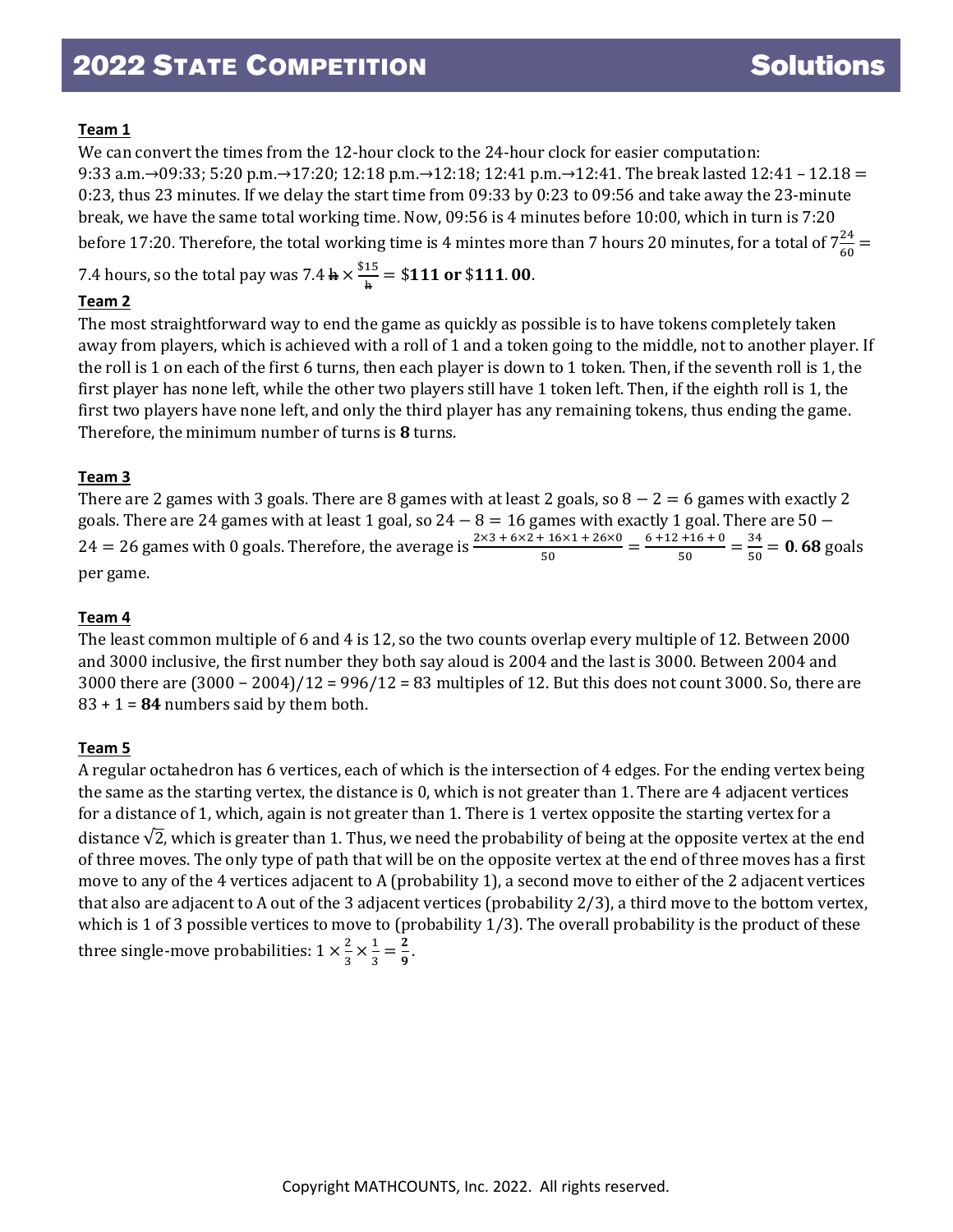#### **Team 6**

The powers of 3 less than 29 are 1, 3, 9 and 27. As the table below shows, there is  $\frac{1}{2}$  3-partion using 27. For that 3-partition, replacing the one occurrence of 27 with three 9s yields 1 3-partition. For that last 3-partition, replacing one or more of the 3 occurrences of 9 with three 3s yields 3 3-partitions. For each of those last three 3-partitions, replacing one or more of the 18 occurrences of 3 with three 1s yields 18 3-partitions.

| 27s |  | $\Omega$        | ∩           |   | $\bf{0}$    |                 | $\Omega$   |             |   | $\mathbf{0}$    | $\sim$      | $\Omega$ | $\Omega$ | $\Omega$ | $\Omega$ |    |                |    |        | $\mathbf{0}$ |    |
|-----|--|-----------------|-------------|---|-------------|-----------------|------------|-------------|---|-----------------|-------------|----------|----------|----------|----------|----|----------------|----|--------|--------------|----|
| 9s  |  | $\sqrt{2}$<br>ັ | $\sqrt{2}$  |   | $\Omega$    | $\sqrt{2}$<br>∼ | $\sqrt{2}$ | $\sim$<br>∼ |   |                 |             |          |          |          |          |    |                |    |        |              |    |
| 3s  |  |                 | $\sim$<br>ت | v |             | $\sim$<br>∼     |            |             | ັ | $\sqrt{2}$<br>ັ | $\sim$<br>∼ |          |          | $\sim$   |          |    |                |    | $\sim$ |              |    |
| 1s  |  | $\sqrt{2}$<br>∼ | $\sim$<br>- |   | $\sim$<br>∼ | -<br>ັ          | O          |             |   | 11              |             | 17       | 20       | -        |          | 14 | 1 <sub>7</sub> | 20 | 23     | 26           | 29 |

That's a total of  $1 + 1 + 3 + 18 = 23$  3-partitions.

#### **Team 7**

Group *n* has  $n + 2$  terms. The last term of the *n*th group has the value  $2 \times (3 + 4 + \cdots + (n + 2)) =$  $2 \times \frac{(3+(n+2))n}{2} = n(n+5)$ ; the minimum term in the *n*th group is  $2n + 2$  less, and the mean of all terms in the nth group is  $n + 1$  less for  $n^2 + 4n - 1$ , so with  $n + 2$  terms, the sum is  $(n^2 + 4n - 1)(n + 2)$ . For  $n = 100$ , this sum is  $10,399 \times 102 = 1,060,698$ .

### **Team 8**

Using a single color, there are  $\frac{4}{3}$  ways to paint the tetrahedron. There are two cases to consider if two colors are used to paint the tetrahedron: three faces one color and one face another, two faces one color and two faces another. For the first case, there are 4 choices of color for the three faces and 3 choices for the fourth face, giving us  $4 \times 3 = 12$  ways to paint it. For the second case, there are 4 choices of color for the first two faces and 3 choices for the remaining two faces. Accounting for duplicate paintings there are  $(4 \times 3)/2 = 6$ ways to paint the tetrahedron in this manner. Using three colors, with two faces painted one color and each of the remaining faces painted two different colors, there are four choices for the color of the first two faces, three choices for the color of the third face and two choices for the color of the fourth face. Accounting for duplicate paintings, there are  $(4 \times 3 \times 2)/2 = 12$  ways to paint the tetrahedron. Finally, if all four colors are used, one color per side there are  $2$  ways to color the tetrahedron. If the red side is placed down on the table, then looking down from above will show blue-green-yellow or yellow-green-blue in clockwise order Therefore, there are  $4 + 12 + 6 + 12 + 2 = 36$  distinct paintings of the tetrahedron.

#### **Team 9**

We'll refer to a sequence of *n* consecutive coin tosses with the same outcome (heads or tails) as a run of *n*. We want to determine the probability of 10 consecutive tosses that contain only runs of 1 or 2. There are 6 cases based on the number of runs of 2 in the 10 tosses, which can be any count *t* satisfying  $0 \le t \le 5$ . The counterpart count u of runs of 1 is  $u = 10 - 2t$ . The number of distinct arrangements of t runs of 2 and u runs of 1 is  $_{t+u}C_t$ . For  $t = 0$ ,  $u = 10$ ,  $\frac{(0+10)!}{0! \ 10!} = 1$ . For  $t = 1$ ,  $u = 8$ ,  $\frac{(1+8)!}{1! \ 8!} = 9$ . For  $t = 2$ ,  $u = 6$ ,  $\frac{(2+6)!}{2! \ 6!} = 28$ . For  $0!10!$  1!8!  $t = 3, u = 4, \frac{(3+4)!}{3!4!} = 35.$  For  $t = 4, u = 2, \frac{(4+2)!}{4!2!} = 15.$  For  $t = 5, u = 0, \frac{(5+0)!}{5!0!}$  $\frac{1}{5!0!}$  = 1. The total number of acceptable arrangements of runs is  $1 + 9 + 28 + 35 + 15 + 1 = 89$ . Now, each sequence of coin tosses may start with either head or tail, thus 2 options applying to each arrangement of runs. Thus, there are  $2 \times 89 =$ 178 acceptable sequences of 10 coin tosses. There are  $2^{10} = 1024$  possible sequences of 10 coin tosses. Thus, the probability of 10 coin tosses with no runs more than 2 is  $\frac{178}{1024} = \frac{89}{512}$ .